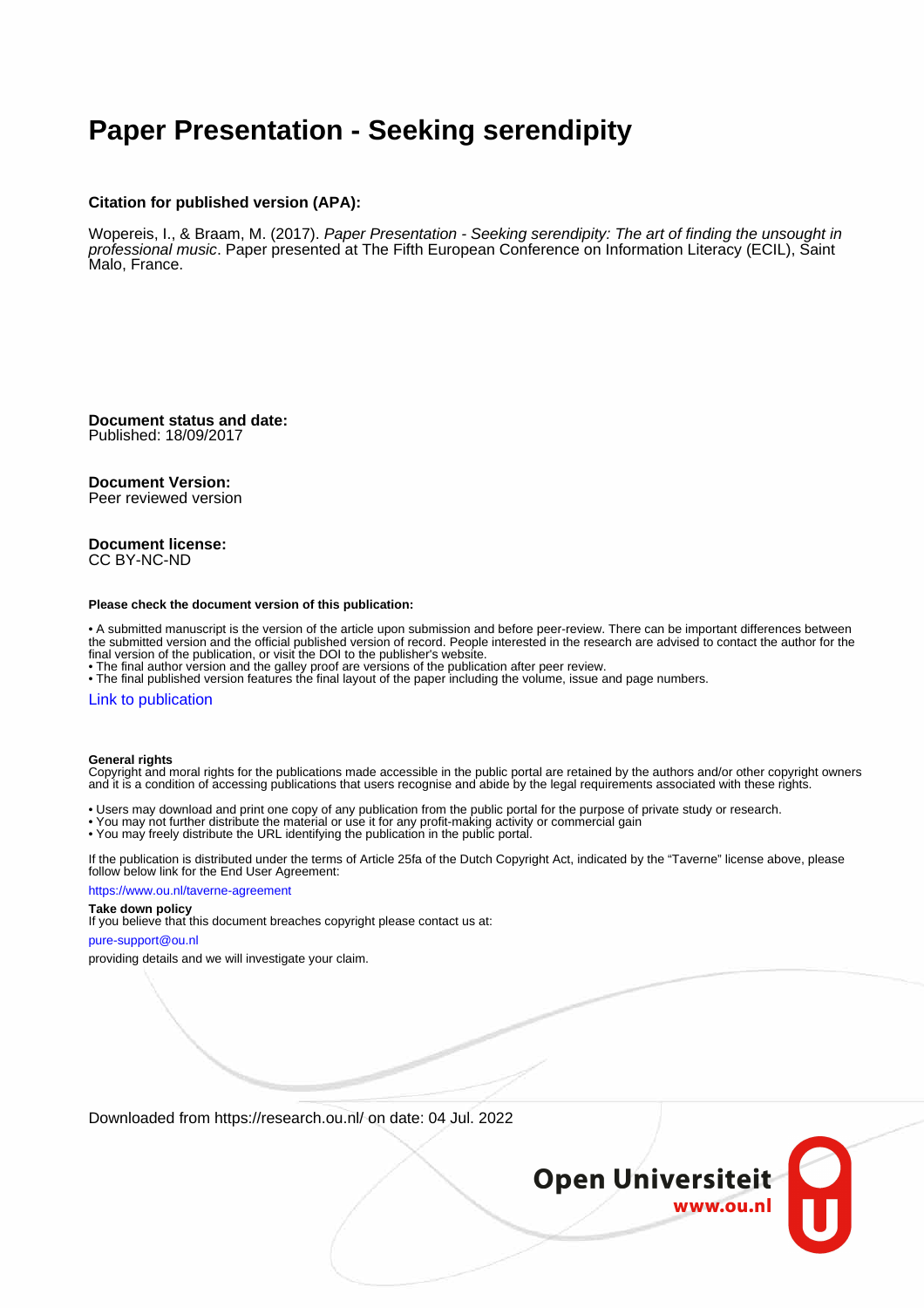# **in Professional Music**

Iwan Wopereis (Open University of the Netherlands) Michiel Braam (ArtEZ University of the Arts)

Open Universiteit

U

Expertisecentrum onderwijs en professionalisering

**Seeking Serendipity: The Art of Finding the Unsought in Professional Music**

#### Definition

- Making discoveries by accidents and sagacity, of things [someone is] not in quest of (Merton & Barber, 2004)
- An unexpected experience prompted by an individual's valuable interaction with ideas, information, objects, or phenomena (McCay-Peet & Toms, 2015)

## Examples

- Impact on society
	- Aspartame – Post-It
	- X-Ray
- Impact on the individual
	- SIS (McBirnie, 2008; see also Heinstrom, 2005)

#### **Overview**

- Introduction
- Method
- Results
- Discussion

#### **Overview**

- Introduction
- Method
- Results
- Discussion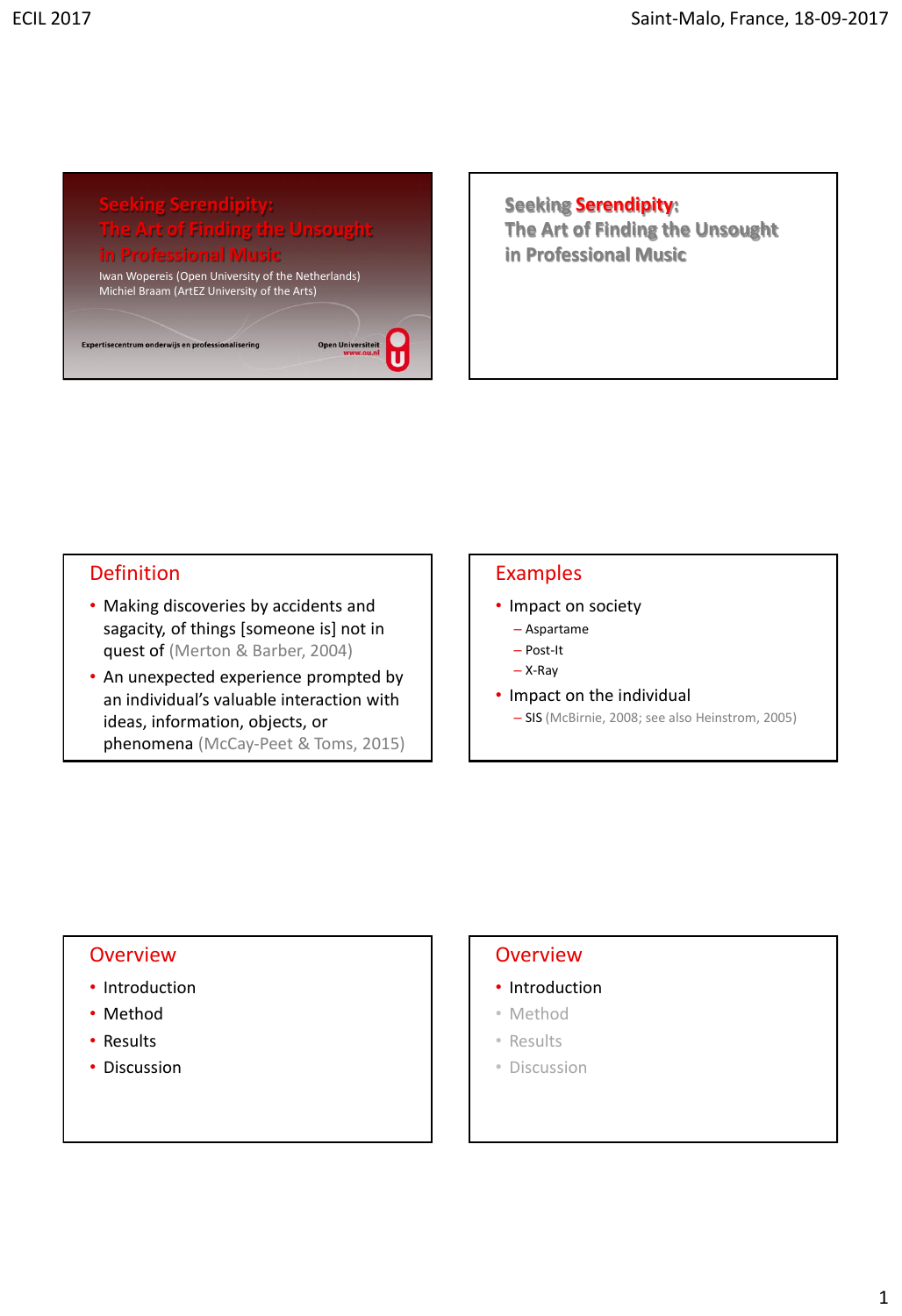#### **Introduction BACKGROUND**

- Serendipitous experiences (e.g., SIS) were mentioned in interviews on musical expertise development
- Emerging body of literature on SIS (Makri & Blandford, 2012; McBirnie 2008; McCay-Peet & Toms, 2015)

#### Introduction BACKGROUND

- There seems to be a relationship between the concepts of serendipity and improvisation (McBirnie 2008)
- and... workplace information literacy







#### **Model ELEMENTS**

- 1. Trigger
- 2. Delay
- 3. Connection
- 4. Follow-up
- 5. Valuable outcome
- 6. Unexpected thread
- 7. Perception of serendipity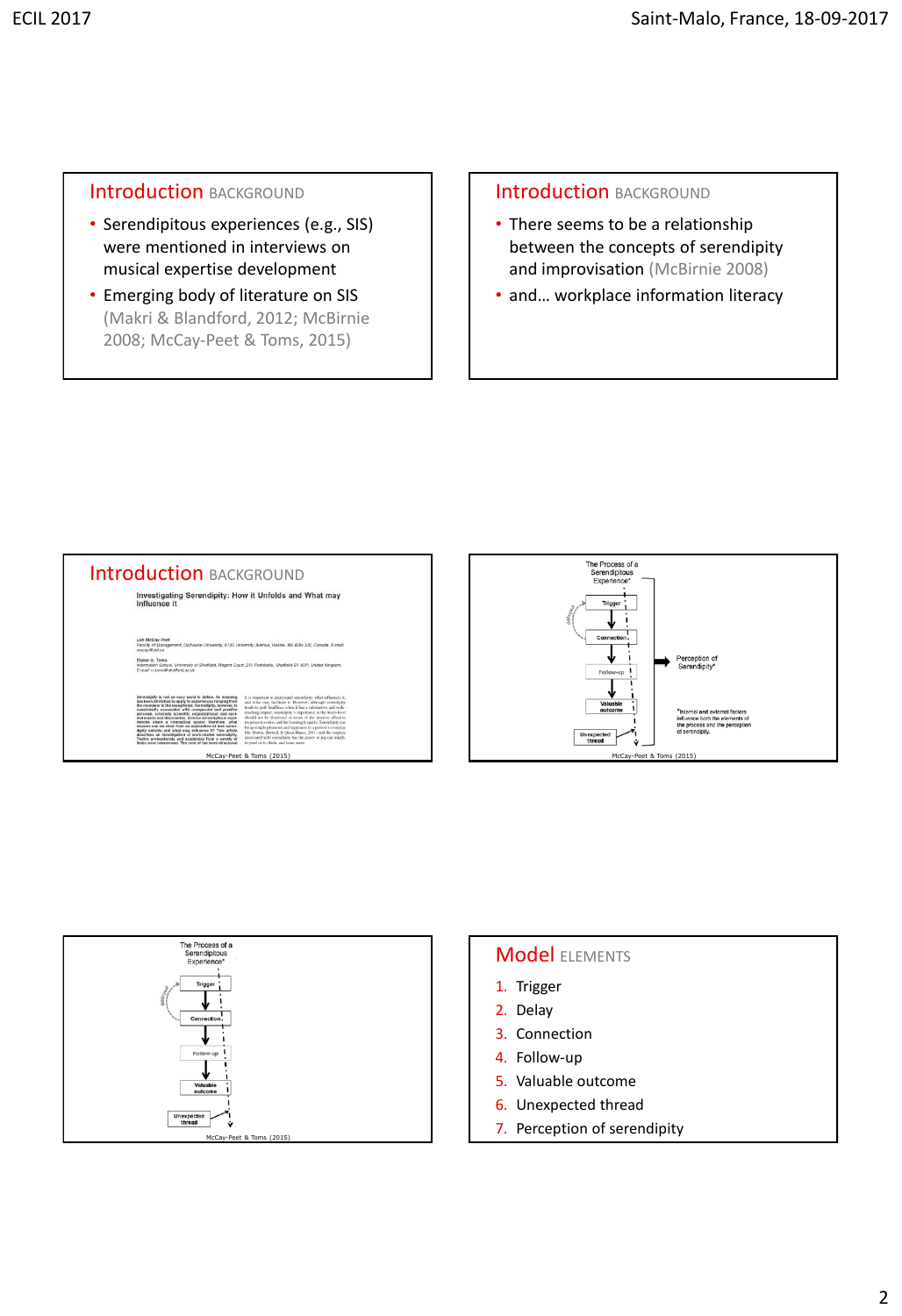

#### **Model** INFLUENCING FACTORS

- 1. Trigger-rich external
- 2. Highlights triggers external
- 3. Enables connection external
- 4. Enables capturing external
- 5. Openness internal
- 6. Ability to make connections internal
- 7. Prepared mind internal

#### Introduction QUESTIONS

- RQ1: How can we best define work-related serendipity in a creative domain like music and how does it relate to concepts like creativity and improvisation?
- RQ2: Does the model of McCay-Peet and Toms explain how work-related serendipitous (information) behavior unfolds in professional improvised music?
- RQ3: Does the model explain conditions that may influence the process of serendipity within the aforementioned context?

#### **Overview**

- Introduction
- Method
- Results
- Discussion

#### Method

#### • Subject

- Professional musician (jazz, and improvised music); Professional > 30 years
- Cases
	- Case 1: Toxic
	- Case 2: Globe

#### Method • Procedure – Data collection (McCay-Peet, 2013) • Quadripartite Narrative Interview (total 3 hours) – Work – Definition – Examples

- General
- 
- Data analysis (Braun & Clarke, 2006) • Thematic open coding of interview data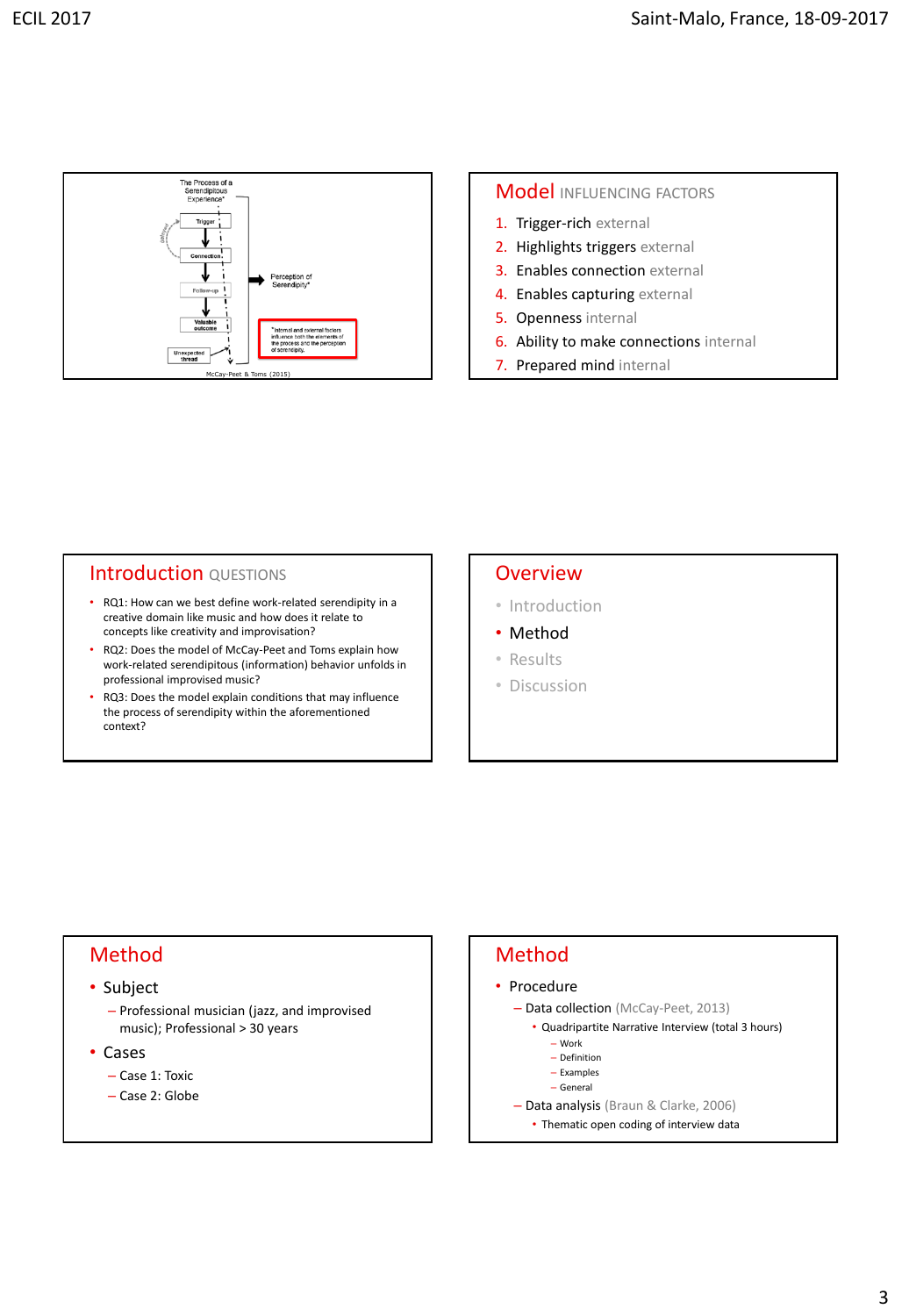

During a search for musical information on YouTube, this system recommended MB to watch the music video 'Toxic' of pop musician Britney Spears. This recommendation surprised MB: "[This kind of music] takes place completely out of my comfort zone. Let's say that Britney Spears does not have my direct interest. Excellent singer, nothing wrong with that, but it's not the kind of music I would normally listen to."



The rationale of the Globe project was to form a group of musicians from different corners of the world (i.c., **The Tuva Ensemble** from Tuva, **The Bisserov Sisters**  from Bulgaria, **The Ndere Troupe** from Uganda, and improvisers **Fred van Duynhoven and MB** from the Netherlands) and perform a series of concerts at the Music Meeting [Nijmegen, NL] and other musical sites in the Netherlands.

#### **Overview**

- Introduction
- Method
- Results
- Discussion

#### **Results RO1 DEFINITION**

- MB: "This […] is actually very useful for everthing I do … What's here is all about improvisation."
- However these definitions "… have nothing to do with serendipity" as someone should be "in search of something else."
- THUS: Serendipity is "Finding B, when looking for A"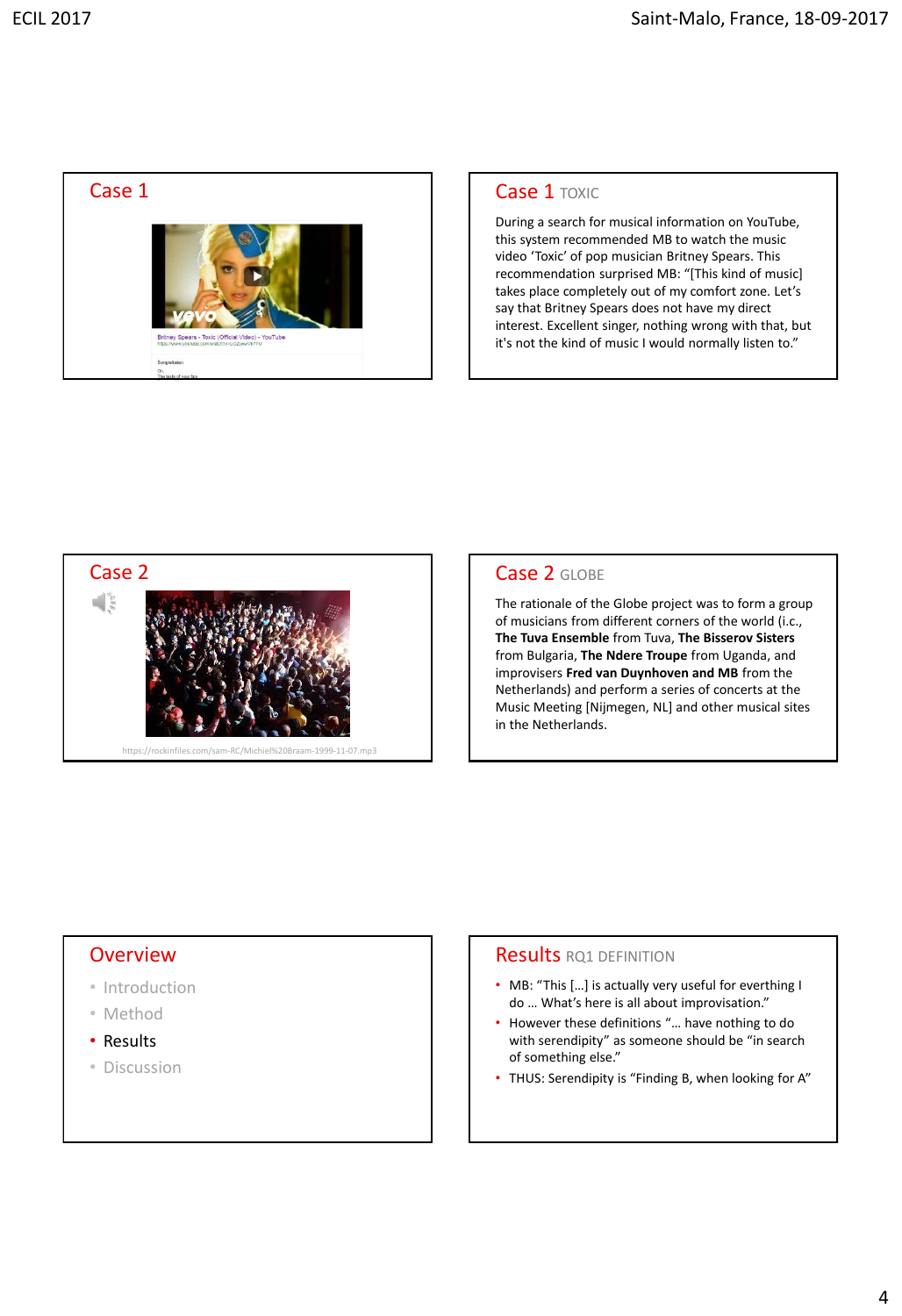#### **Results RO1 DEFINITION**

- With regard to improvisation, MB tries "… to have as few expectations as possible in advance" when he starts to play.
- This position towards the improvisational act has developed over the years: "The more I improvise and the longer I do it, I think that I should really sit 'completely empty' there [in other words, on stage], and then I'll see what will happen. **That means, it can never be a serendipity, because I'm not looking for something**."

#### **Results RO1 DEFINITION**

- However, during the member check in the third interview MB nuanced his initial view on improvisation and search.
- "I think it is difficult not to be in search of something during an entire concert." "During a concert, you actually start completely empty. … And at some point something [musically] happens and you start investigating it, which is a search for a concrete solution. During this search new things can be discovered."

#### **Results RQ1 DEFINITION**

- MB illustrates this by mentioning an example to investigate a certain chord, because it sounds so awful (in this case, a C Majeur 7 or c-e-g-b):
- "And then [while performing] you discover that a reversal of notes can result in an interesting rhythmic pattern in which the original notes of the chord actually sound much nicer. … It [i.e., the unsought finding] becomes part of your 'backpack'

#### Results RQ2 – MODEL PHASES

- Case 1 and 2 fit McCay-Peets and Toms' model.
- Model 'phases' were identified, particularly – Trigger
	- Connection
	- Valuable outcome
	- Unexpected thread
	- Perceived serendipity

#### Results RQ2 – MODEL PHASES

#### • Case 1

- 
- 
- 
- 

– Trigger Toxic with stringed instruments – Connection with need for repertoire for BB – Valuable outcome arrangement song for Big Band – Unexpected thread surprising suggestion by YouTube

#### Results RQ3 – INFLUENCING FACTORS

Case 1 (Toxic, SIS): 'Prepared mind' MB is aware that recommendation systems are 'algorithm-based'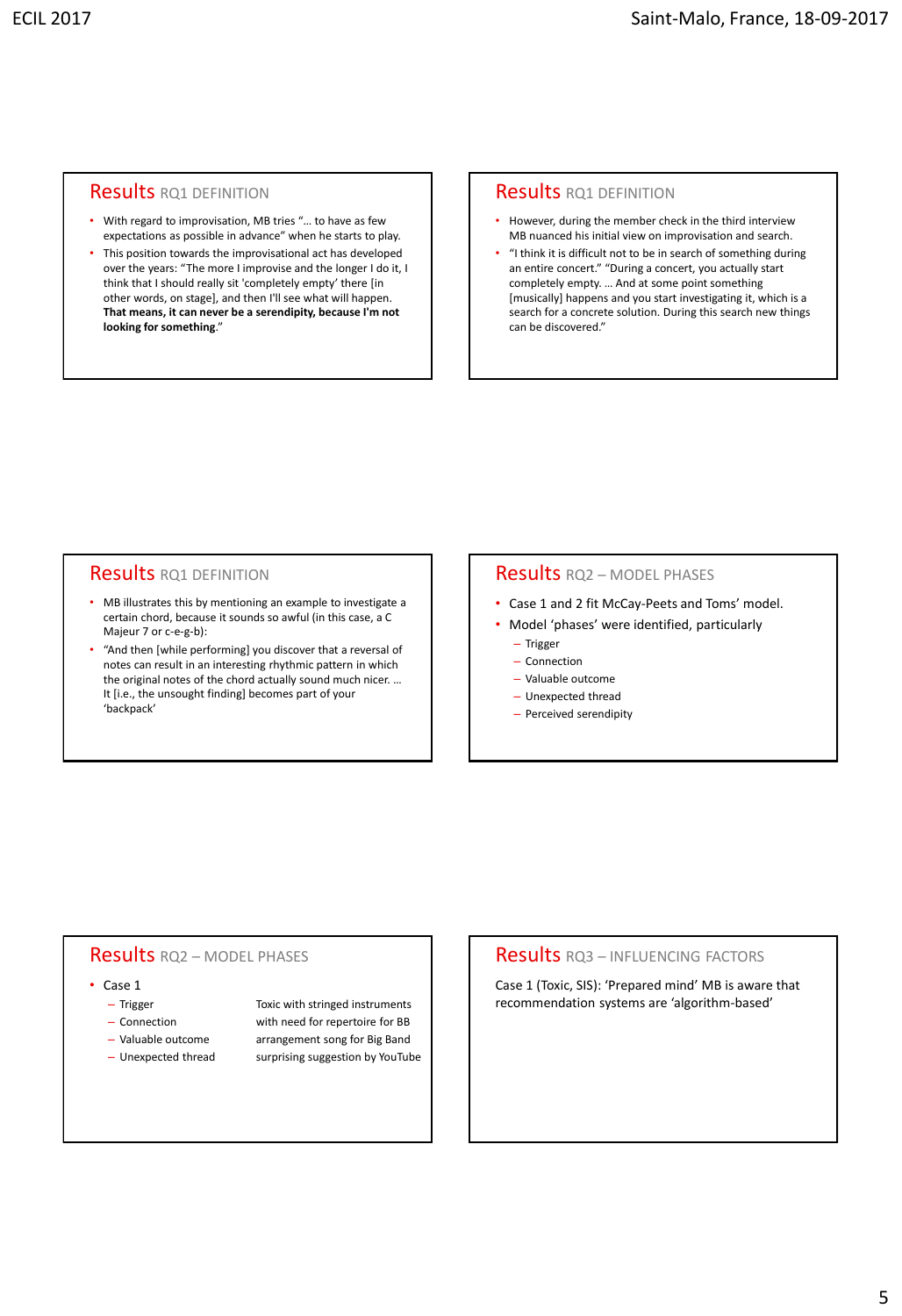#### Results RQ3 – INFLUENCING FACTORS

Case 1 (Toxic, SIS): 'Prepared mind' MB is aware that recommendation systems are 'algorithm-based'

"There's also a negative side to it. When someone is searching the [YouTube] system and gets something in the right column, he/she is inclined to select the first videos in the list. … There is a danger that you don't think anymore …What kind of society we'll get when Google or YouTube search for you? Then we'll get an algorithmic society."

#### Results RQ3 – INFLUENCING FACTORS

#### CONTINUED

"Although I don't believe in conspiracy theories, I think these companies try to create mainstream. You can control mainstream, not chaos."

#### Results RQ3 – INFLUENCING FACTORS

- Factors are present in case 1 and 2, e.g.:
	- 'trigger-rich' (YouTube recommender systems; musical projects that focus on variability, unusual group composition)
	- 'openess' (in order to 'witness' serendipity, one should be open to 'triggers')
	- 'prepared mind' (one should have a knowledge base in order to 'spot' serendipity: see Globe)

#### Results RQ3 – INFLUENCING FACTORS

- New factors
	- Curiosity (e.g., 'being interested in other music')
	- Initiative (e.g., 'take initiative to 'explore' new pathways and/or information')
	- Interest in others (i.e., 'serendipity is often the result of group work')

#### **Overview**

- Introduction
- Method
- Results
- Discussion

#### **Discussion**

• McCay-Peet and Toms' model is valuable to describe work-related serendipitous experiences in the domain of music